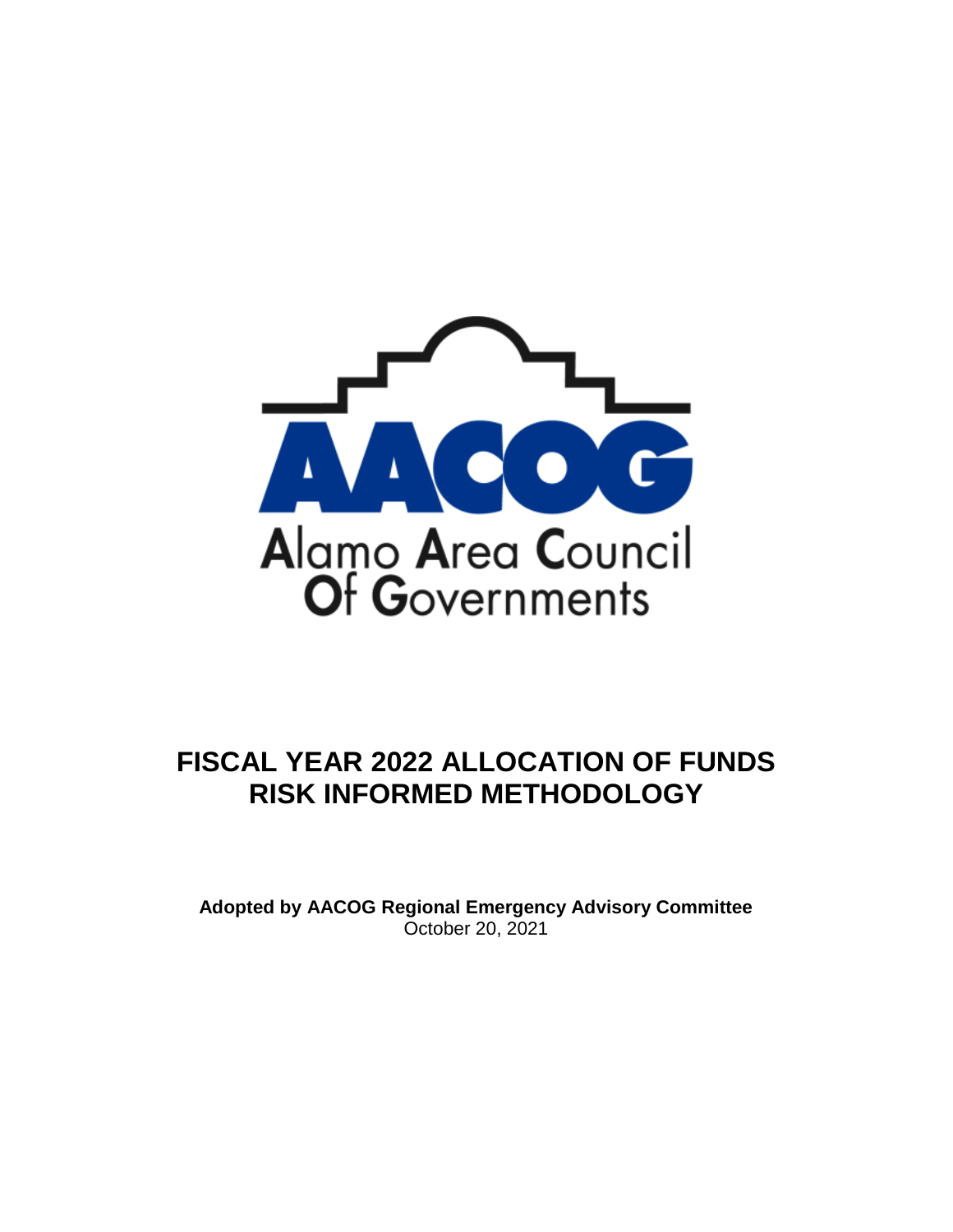# **Risk-Based Assessment Methodology**

- Funding Allocated to those areas with greater risk
	- o The Office of the Governor's Homeland Security Division has indicated that 60-70% of the funds should go to projects in the City of San Antonio and Bexar County.
- Threat Likelihood of an attack or hazard occurring
	- o Areas Assessed:
		- **Critical Infrastructure/Key Resources**
		- **Major Transportation Facilities**
		- **Major Transportation Routes**
- Vulnerabilities Physical feature or operational attribute that renders an entity open to exploitation or susceptible to a given hazard
	- o Areas Assessed
		- **Federal and State Government Facilities**
		- **Major Tourist or Meeting Places**
		- **Major Colleges and Universities**
- Consequences The effect of an event, incident or occurrence
	- o Areas Assessed
		- **•** Population
		- **Military Population**
		- **School Facilities (Public, Universities, Colleges)**
		- **EXECRITED EXECUTE:** Critical Infrastructure/Key Resources

# **The sources of data for the Risk-Based Assessment methodology**

- SAUA-ACCOG THIRA
- AACOG Implementation Plan
- Stakeholders Preparedness Report
- SAUA-ACCOG Strategic plan

# **Region prioritization:**

- AACOG Region will allocate funding based on the following criteria and priorities:
	- o Operational Criteria based on Regional Threat
	- o Summary Description of Project Utility and Vulnerability
	- o Budget and Return on Investment (Value Added)
	- o Risk Assessment Threat / Vulnerability / Consequences
	- o History of grant performance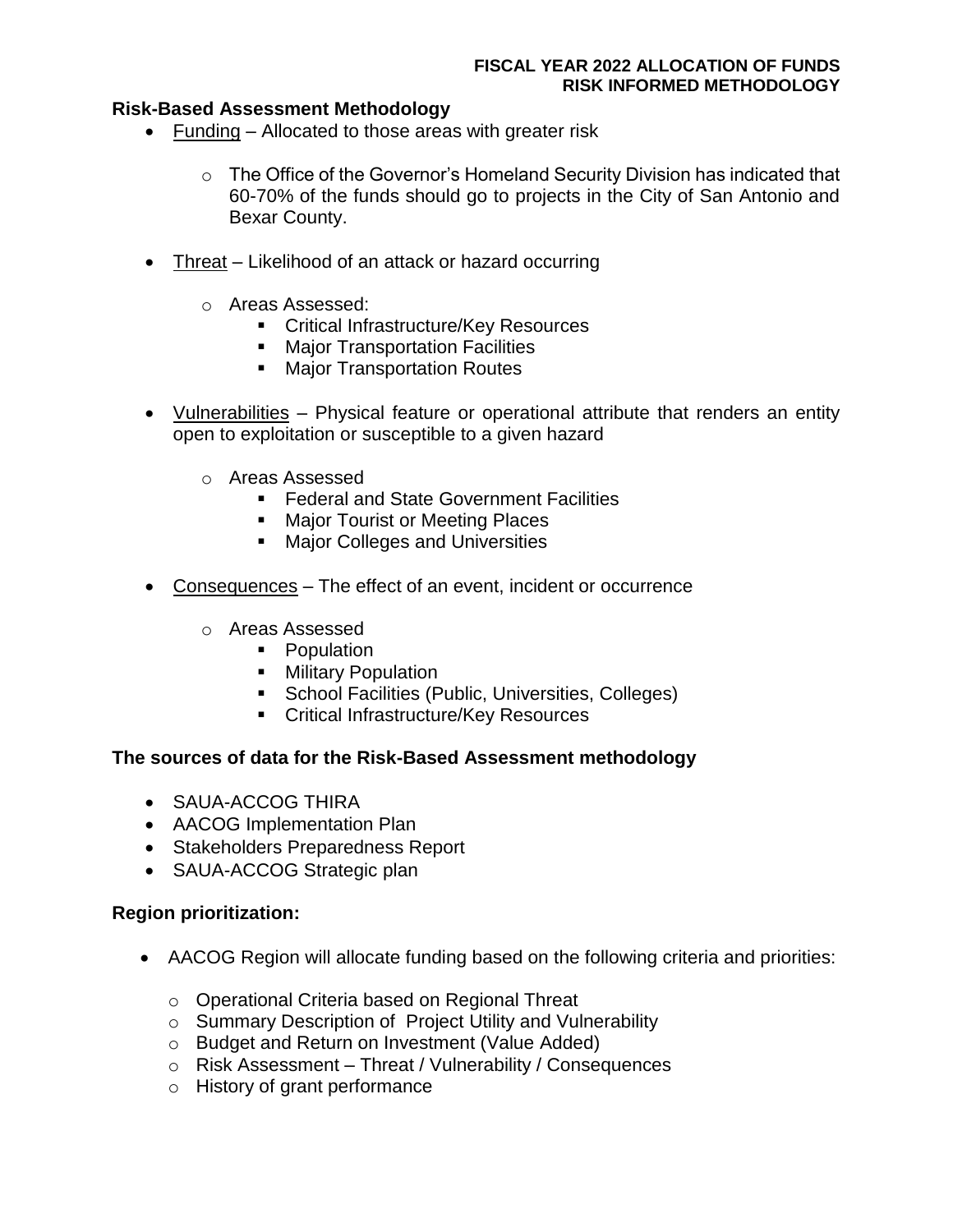- $\circ$  Participation in subsequent related activities pertaining to funded projects, such as data collection and presenting required biannual updates
- o Other funds available

#### **Overall process**

REPAC subcommittees will first review and prioritize the applications for SHSP grant funds. This is to ensure the elements of "Risk, Vulnerability, Consequence and Regionalism" were justified at a subject matter expertise level. During the subcommittee meetings, each jurisdiction can answer any questions the subject matter experts may have. Then the subcommittees will submit all projects in rank order to REPAC for review as a whole with their recommendations. The various jurisdictions will present their respective projects to REPAC. At this time REPAC will review and rank each individual project focusing on risk, vulnerability, consequence, and regionalism giving us the overall ranking of projects.

#### *Prioritization Sheet and Criteria examples:*

# **FY 2022 SHSP AACOG Ranking Software Screenshot**

| **REPAC Ranking Tool for FY2022 SHSP Projects - ALL**                                                                                                                                                                                                                                                                    |   |
|--------------------------------------------------------------------------------------------------------------------------------------------------------------------------------------------------------------------------------------------------------------------------------------------------------------------------|---|
| <b>Conflict of Interest</b><br>Reference REPAC Bylaws section 9.5. By completing this ranking tool each REPAC<br>member is certifying their conflict of interest status with respect to the applications<br>presented. If a REPAC member has a conflict of interest the selection must be<br>made in the drop down menu. |   |
| <b>REPAC Member Name:*</b>                                                                                                                                                                                                                                                                                               |   |
| -- Select One --<br>◡                                                                                                                                                                                                                                                                                                    |   |
| <b>Regional Planning Project, AACOG</b>                                                                                                                                                                                                                                                                                  |   |
| No rank number needed                                                                                                                                                                                                                                                                                                    |   |
| Emergency Notification System Project (i-INFO) - AACOG*                                                                                                                                                                                                                                                                  |   |
| -- Select One --                                                                                                                                                                                                                                                                                                         |   |
| Select rank number given to this project.                                                                                                                                                                                                                                                                                |   |
| Interoperable Communications - Bandera County*                                                                                                                                                                                                                                                                           |   |
| -- Select One --                                                                                                                                                                                                                                                                                                         | ◡ |
| Select rank number given to this project.                                                                                                                                                                                                                                                                                |   |
| Regional Preparedness and Resilience Project - Bexar County*                                                                                                                                                                                                                                                             |   |
| -- Select One --                                                                                                                                                                                                                                                                                                         | ◡ |
| Select rank number given to this project.                                                                                                                                                                                                                                                                                |   |